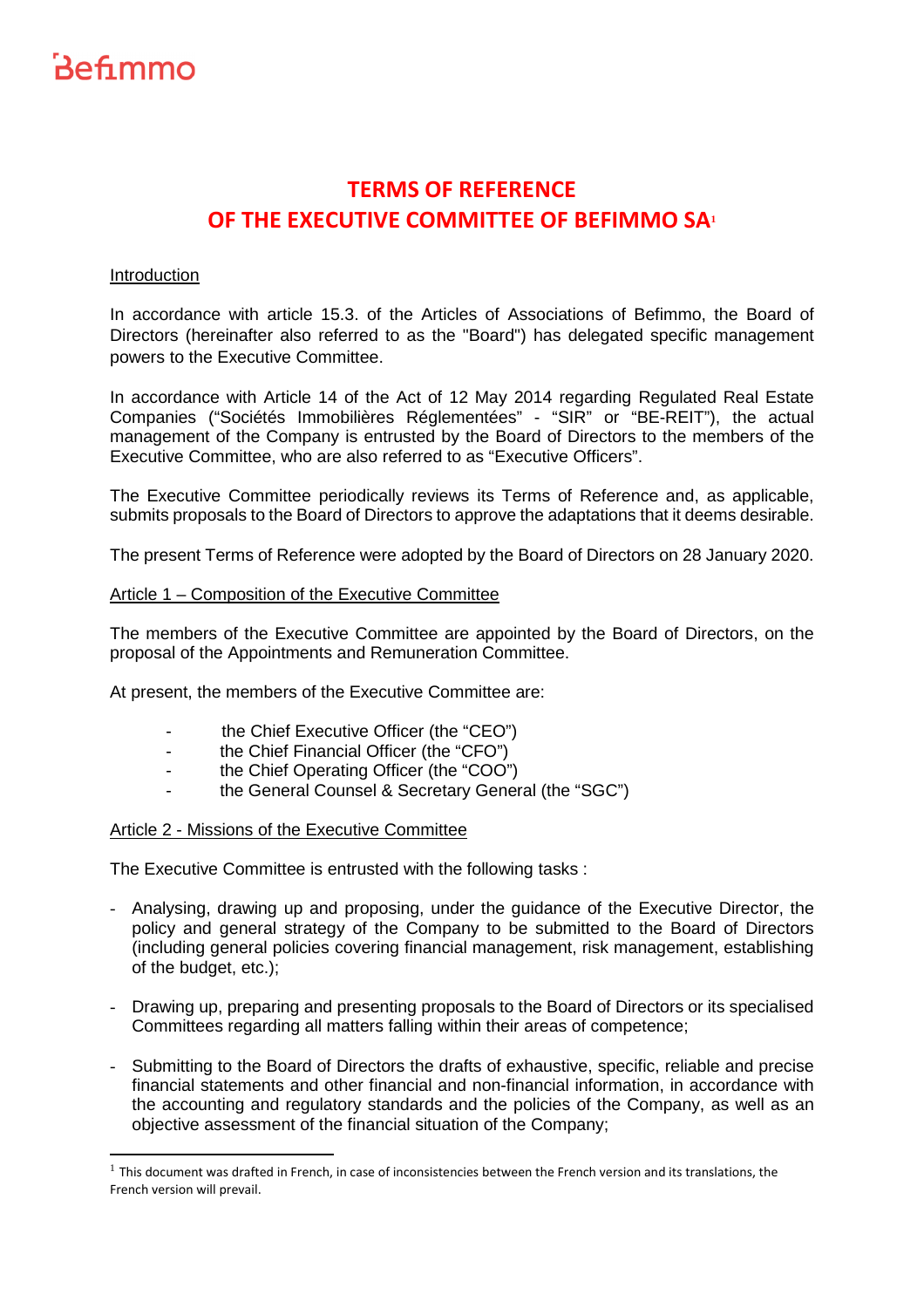- Drawing up files on investment and disinvestment projects and making the related recommendations to the Board of Directors, concerning valuations in excess of 50 million euro;
- Drawing up files on lease contracts, as lessor or lessee, or contracts relating to rights in rem (usufruct, emphyteusis, etc.) of all movable and immovable property, as well as any modification, extension or termination thereof, concerning valuations in excess of 50 million euro $^2$  ;
- Negotiating and concluding of all real-estate investment and disinvestment agreements concerning valuations in excess of 50 million euro;
- Negotiating and concluding on lease contracts, as lessor or lessee, or contracts relating to rights in rem (usufruct, emphyteusis, etc.) of all movable and immovable property, as well as any modification, extension or termination thereof, concerning valuations in excess of 50 million euro<sup>2</sup>;
- Responding to calls for applications, with no ceiling on the amount<sup>3</sup>;
- In a general way, submitting tenders (private and public) and deciding on all agreements or other deeds binding on the Company for amounts, over the whole duration of the contract or commitment, of less than 50 million euro ;
- Decisions with regard to civil or taxation proceedings, or procedures of a judicial or administrative kind<sup>4</sup> (including decisions to settle a dispute or a proceeding on an amicable settlement) where the amount at stake or the financial risk is less than 5 million euro, it being understood, however, that decisions with regard to criminal proceedings or involving the risk of a loss of reputation fall within the competence of the Board of Directors with no threshold limits;
- Managing financial debt and implementing the hedging policy, in accordance with the financial policy or the budget (for example, the conclusion of a financing contract or hedging instrument) except for capital increases and public bond issues ;
- Acquisition or transfer of any securities involving an amount equal to or less than 1 million euro, it being understood that the acquisition or transfer of derivative or structured products used in the framework of the hedging policy are not subject to this limit, for as long as they remain within the framework of the hedging policy or budget
- Deciding on liquidity investments of less than 6 months;
- The day-to-day management of Befimmo SA, involving in particular (but not exclusively) the following aspects:
	- The commercial, operational and technical management of the property portfolio;

<sup>&</sup>lt;sup>2</sup> This amount is calculated as follows: [annual rent/fee] x [number of years of the agreement] without updating or indexation.

 $3$  The answers to calls for applications are not subject to a ceiling, as they do not constitute a commitment, unlike answers to calls for tenders.

<sup>4</sup> In particular, lodging of claims, complaints, legal proceedings such as summons, seizure, application to set aside, appeal, withdrawal of proceedings,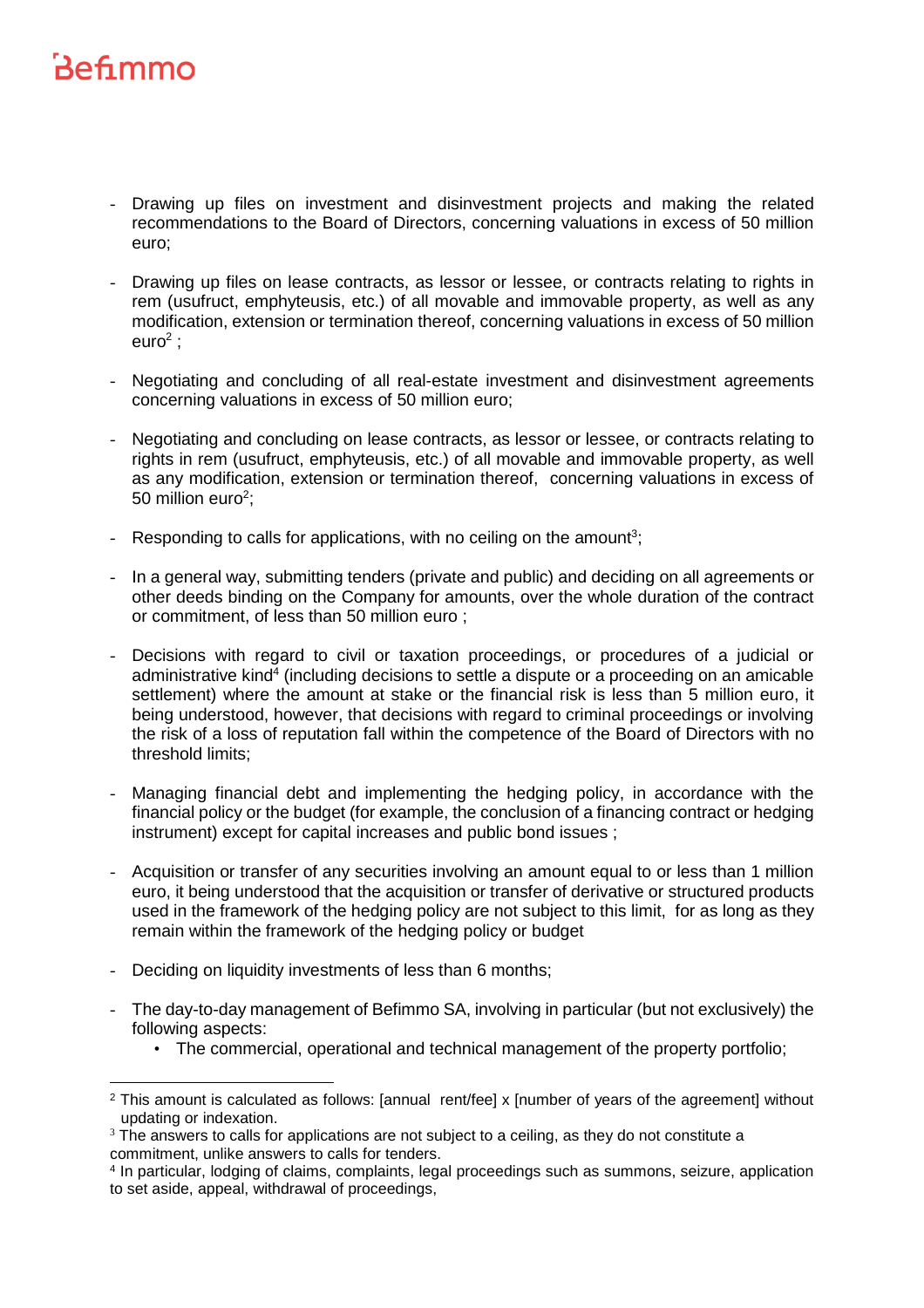- The drawing up of financing models linked to the investment projects;
- Acts concerning the tax management of the Company: dealing with information requests from the tax authorities, signing of all documents or declarations for the attention of the local, federal or foreign tax administrations;
- Communication with the administrative, supervisory or market authorities (preliminary investigation and management of certification procedures, miscellaneous reports, updating of data, etc.).
- Organisation and management of support functions, such as:
	- Human resources, including recruitment, training and remuneration of employees, except the decisions, deeds and agreements concerning the Executive members of the Executive Committee;
	- Legal and tax matters;
	- Financial, administrative and legal management of subsidiaries;
	- Management control and internal auditing: setting up of internal controls (identification, assessment, management and follow-up systems for risk, finance and other areas) based on the reference framework approved by the Board of Directors, without prejudice to the monitoring role of the Board of Directors ;
	- Reporting to the Board of Directors, to the FSMA (Financial Services and Markets Authority) and to the auditors on the internal control system;
	- Internal and external communications (excluding the communications reserved to the Board of directors);
	- Information technology.

The Executive Committee will of its own initiative submit to the Board of Directors any transaction, even one falling within its area of delegation, which the Committee considers it should submit to it, because of its nature, the risks incurred or the parties involved.

Where an operation consists of several sections or transactions, the thresholds given above apply to the operation as a whole and not to each section or transaction taken individually.

The Company's Executive Committee exercises its duties without prejudice to the powers of the Board of Directors.

#### Article 3 – Activity report

At each meeting of the Board of Directors, and at least quarterly, the Executive Director and the other members of the Executive Committee will report to the Board of Directors on the important aspects of operational management. They will supply the Board of Directors with all significant information concerning at least the following matters:

- Developments affecting the activities of the Company and changes in its strategic situation;
- The financial outlook and results of the Company and an assessment of its financial situation;
- The main decisions of the Executive Committee;
- Major current or potential disputes:
- Regular follow-up on all questions falling within the competence of the Board of Directors.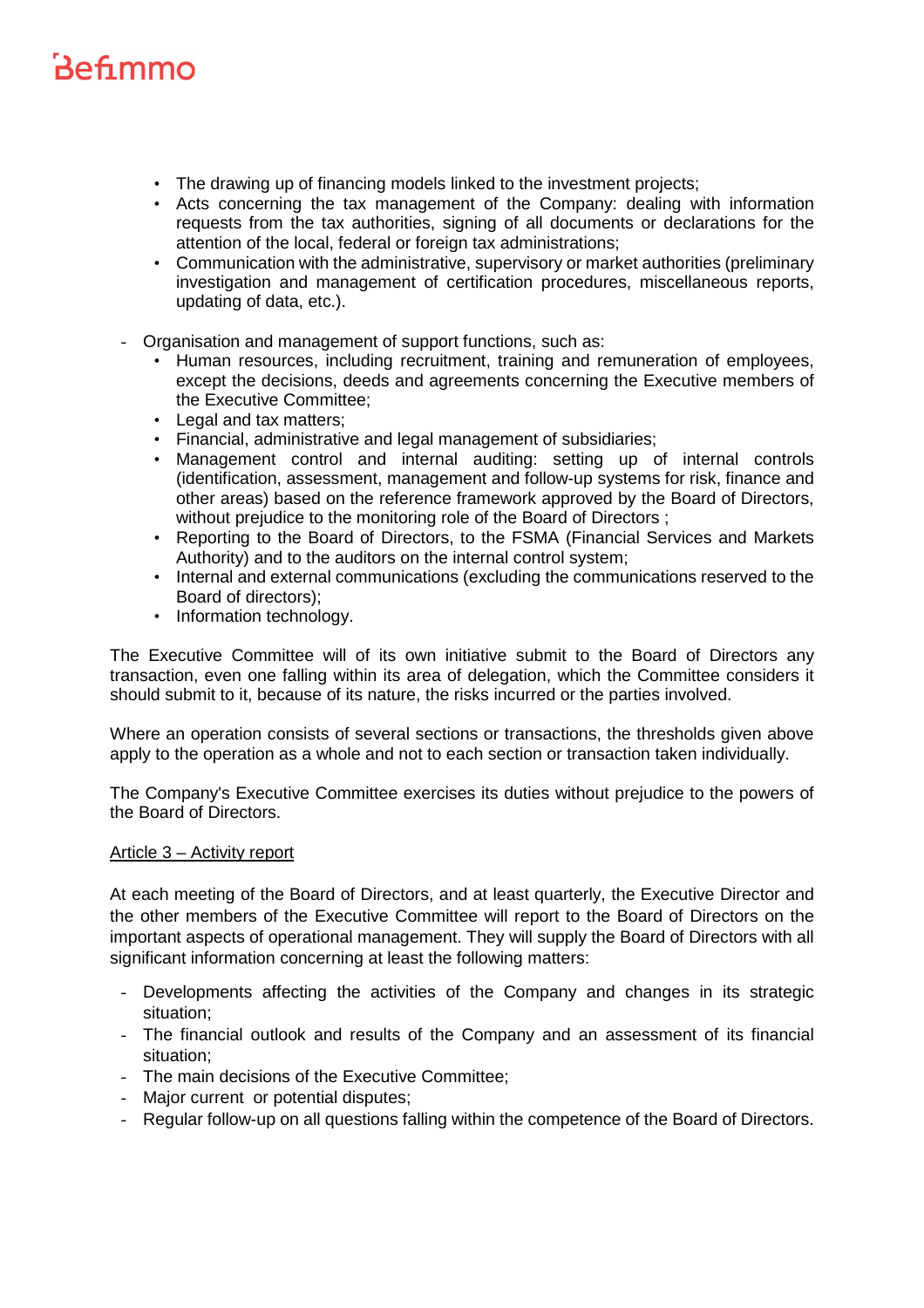### Article 4- Mode of operation

- The Executive Committee operates on a collegial basis : its decisions are taken on the basis of the consensus of its members who are collegially responsible. If a consensus cannot be reached, the point or file concerned is put on the agenda of the meeting of the Board of Directors for deliberation and decision.
- The members of the Executive Committee will take the necessary measures to develop a climate of confidence and close cooperation between them, by contributing to open discussions and the constructive expression of divergences of opinion.
- The Executive Committee will meet as often as is necessary, under the chairmanship of the Executive Director, and in principle, once a week. As the need may arise, it can be convened at any time by the Chairperson or if two members at least of the Management Committee express such a wish.
- The Executive Committee deliberates on the basis of files containing all the information necessary to take decisions, each member having received copies of such files beforehand.
- The Executive Committee may invite any person to its meetings whose presence it considers useful.
- The files for the meetings of the Executive Committee are centralised and distributed by the General Counsel & Secretary General, who is also responsible for drawing up the minutes. The minutes summarise the discussions and give the decisions taken by the Executive Committee. They are approved by the members of the Committee and a copy is filed by Befimmo SA in its records. The Executive Director, the General Counsel & Secretary General or another member of the Committee is authorised to certify copies of, or extracts from, the minutes of the deliberations.

#### Article 5 – Observance of the rules of corporate governance

The members of the Executive Committee undertake to comply with the regulations applicable to Befimmo SA and, in particular, the legislation on Regulated Real-Estate Companies, the provisions of the Belgian Code of Corporate Governance, the Articles of Association of Befimmo SA, the Corporate Governance Charter of Befimmo SA, the Code of Ethics of Befimmo SA, the rules for preventing market abuse, as well as the present Terms of Reference.

#### Article 6 – Conflicts of interests and functions

The members of the Executive Committee will act in the interest of the Company. They will organise their personal and professional affairs in such a way as to avoid any conflict of interests, direct or indirect, with the Company.

They will inform the Executive Committee of potential conflicts of interest and, where necessary, abstain from discussing and voting on the point concerned, in accordance with the procedures for the prevention of conflicts of interests provided for by the Code of Companies and Associations, the BE-REIT (Regulated Real Estate Companies) legislation and in the Governance Charter of Befimmo SA.